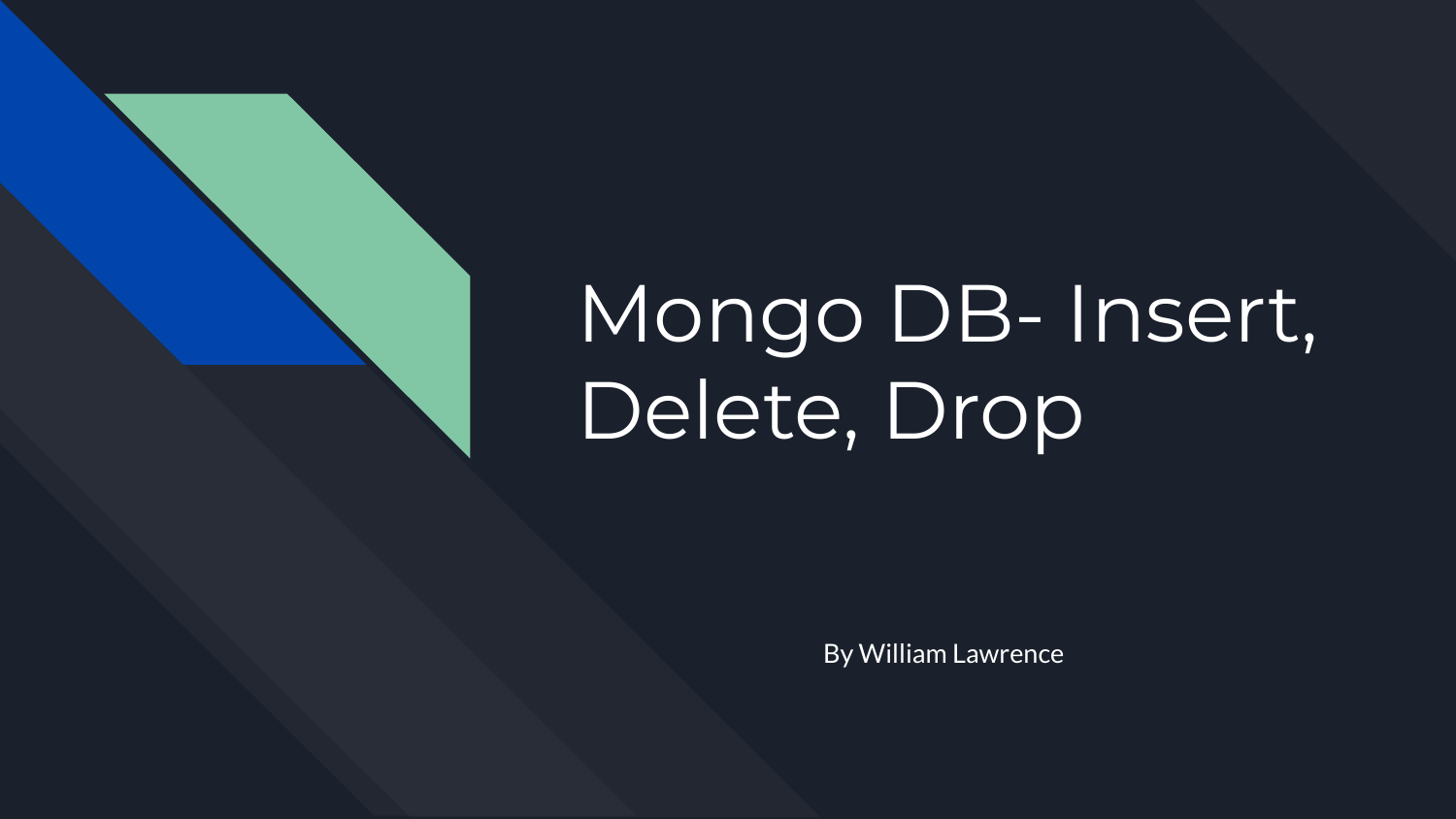

#### Insert

- Inserts are the basic method for adding data to to MongoDB
- There are multiple insert methods, when inserting a single document use the **insertOne** method.

```
try {
```

```
db.products.insertOne( { item: "card", qty: 15 } );
} catch (e) {
```

```
print (e);
```
- **};**
- The code above inserts the specified document into the database products
- insertOne also has a "\_id" key, that when not specified Mongo will add one.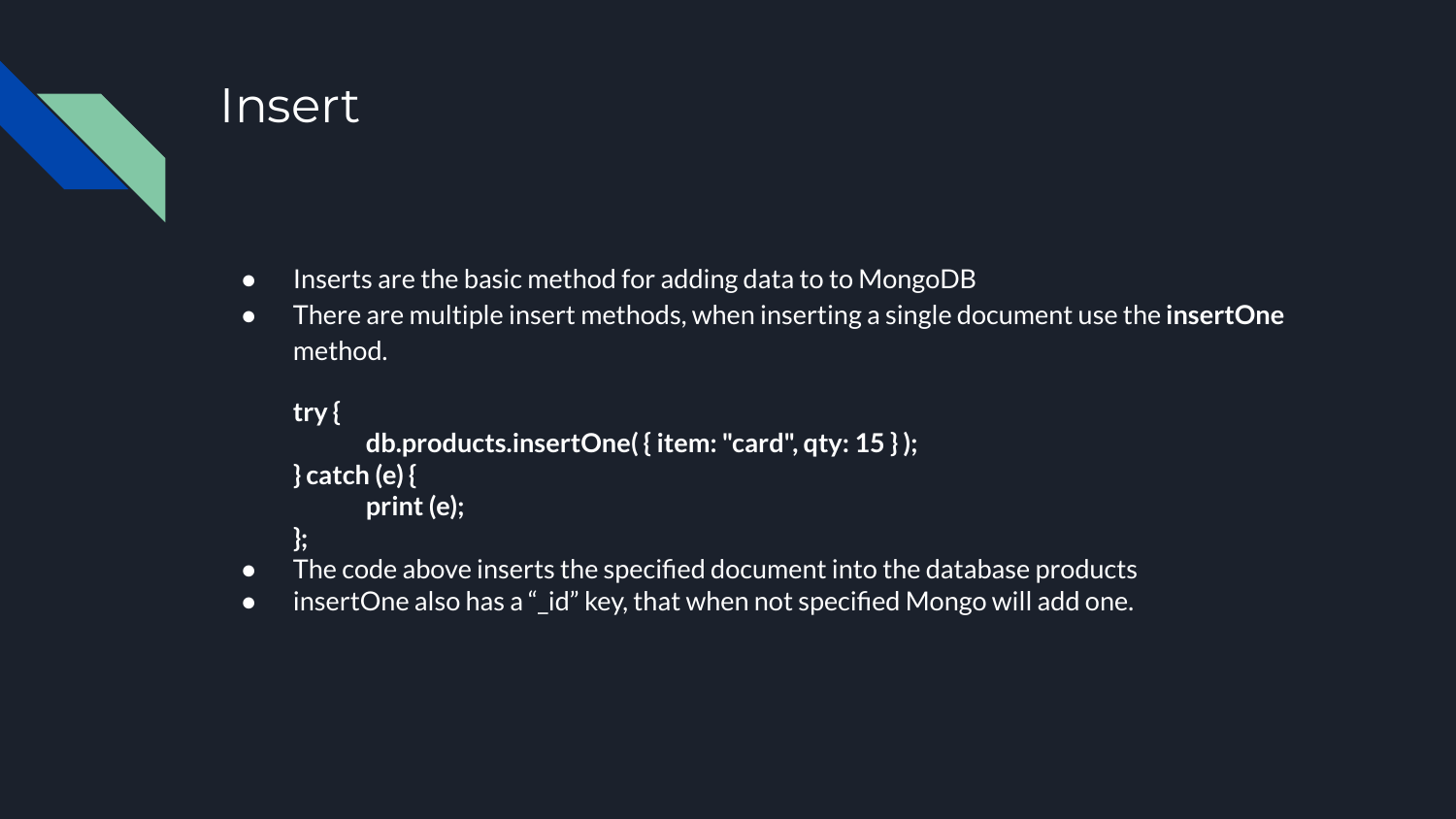

#### **try { db.products.insertOne( { \_id: 10, item: "box", qty: 20 } ); } catch (e) { print (e); }**

**Can not insert items with the same id**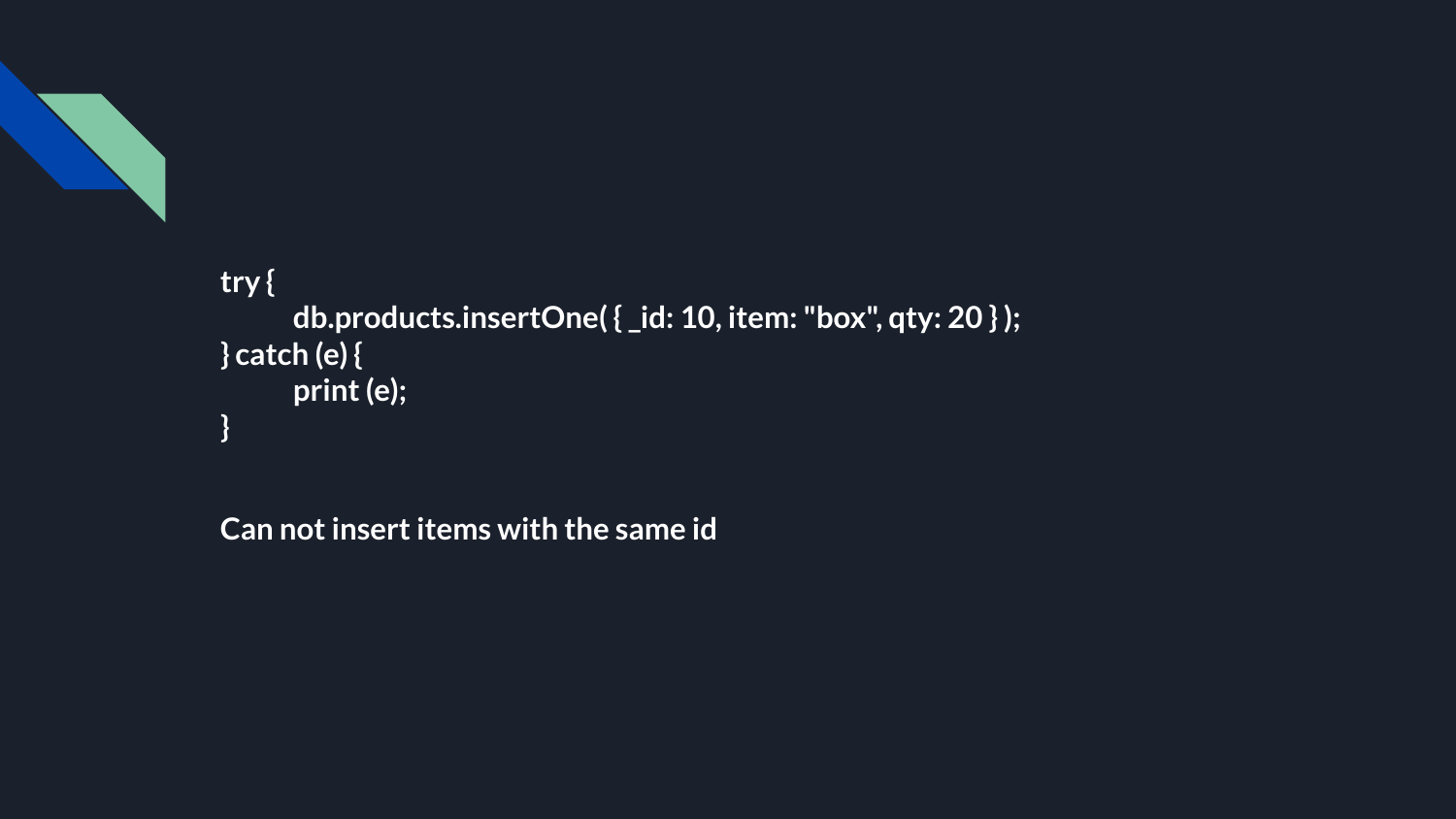#### insertMany

- When needing to insert multiple documents into a collection, **insertMany** is used allowing an array of documents to be passed to the database.
- More efficient because it allows insertion in bulk
- Some Caveats
	- There is a data limit to how much can be inserted at once, no more than 48mb. Otherwise Mongo will split the batch insert into multiples.
	- There is second parameter "ordered" that determines the whether the documents are inserted in the order provided or not.
	- When true if a document produces an insertion error, no documents beyond that point will be inserted, while a unordered insert, inserts regardless.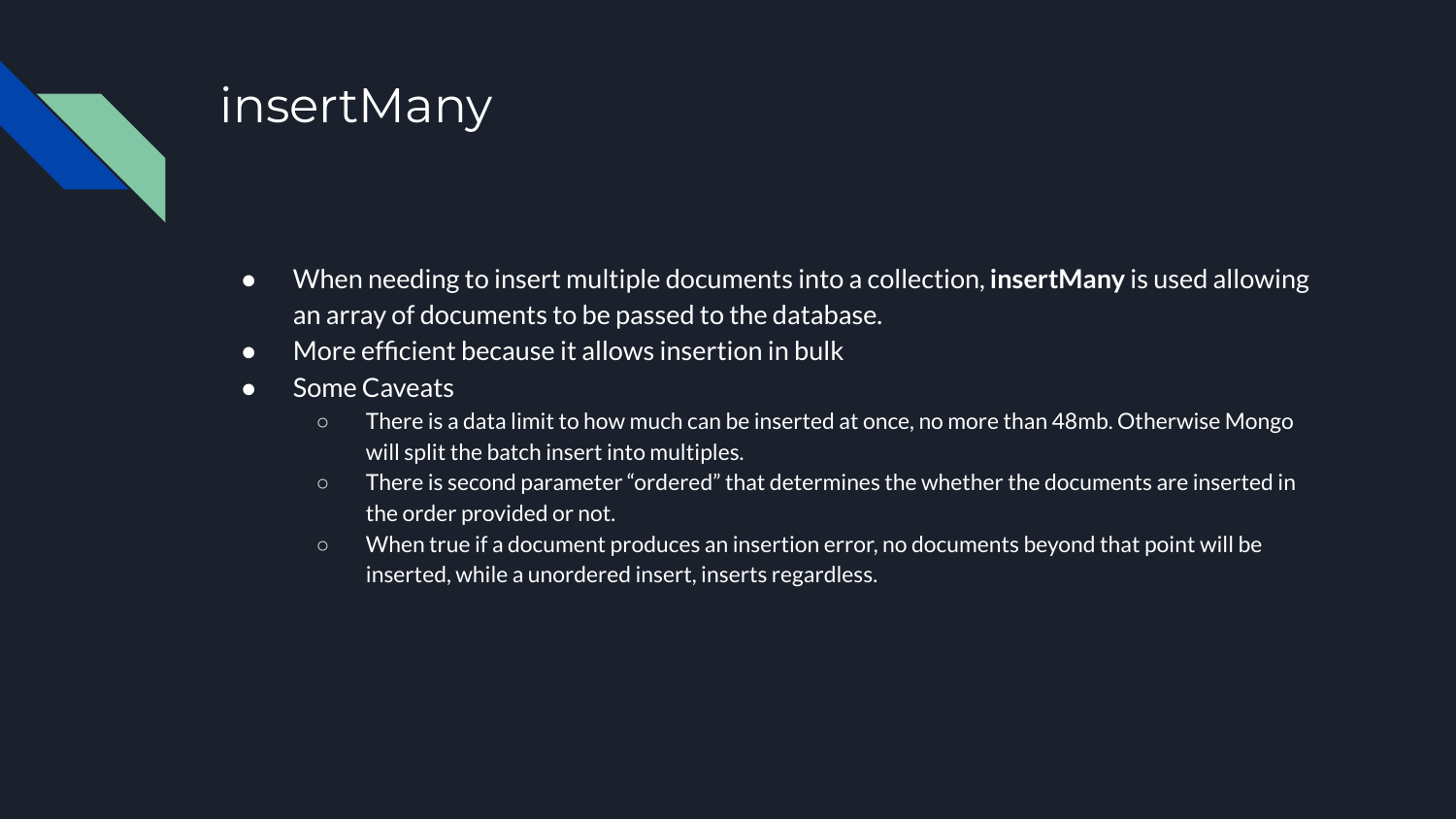

### **Delete**

- Two methods for deletion. deleteOne and deleteMany. Functions similar to insert. However, both of these methods take a filter document as their first parameter.
- The filter specifies a set of criteria to match against in removing documents.
- deleteOne deletes the first document to match the filter
	- db.movies.deleteOne({"\_id" : 4 })
- When, wanting to clear an entire collection use **drop**.
	- db.movies.drop()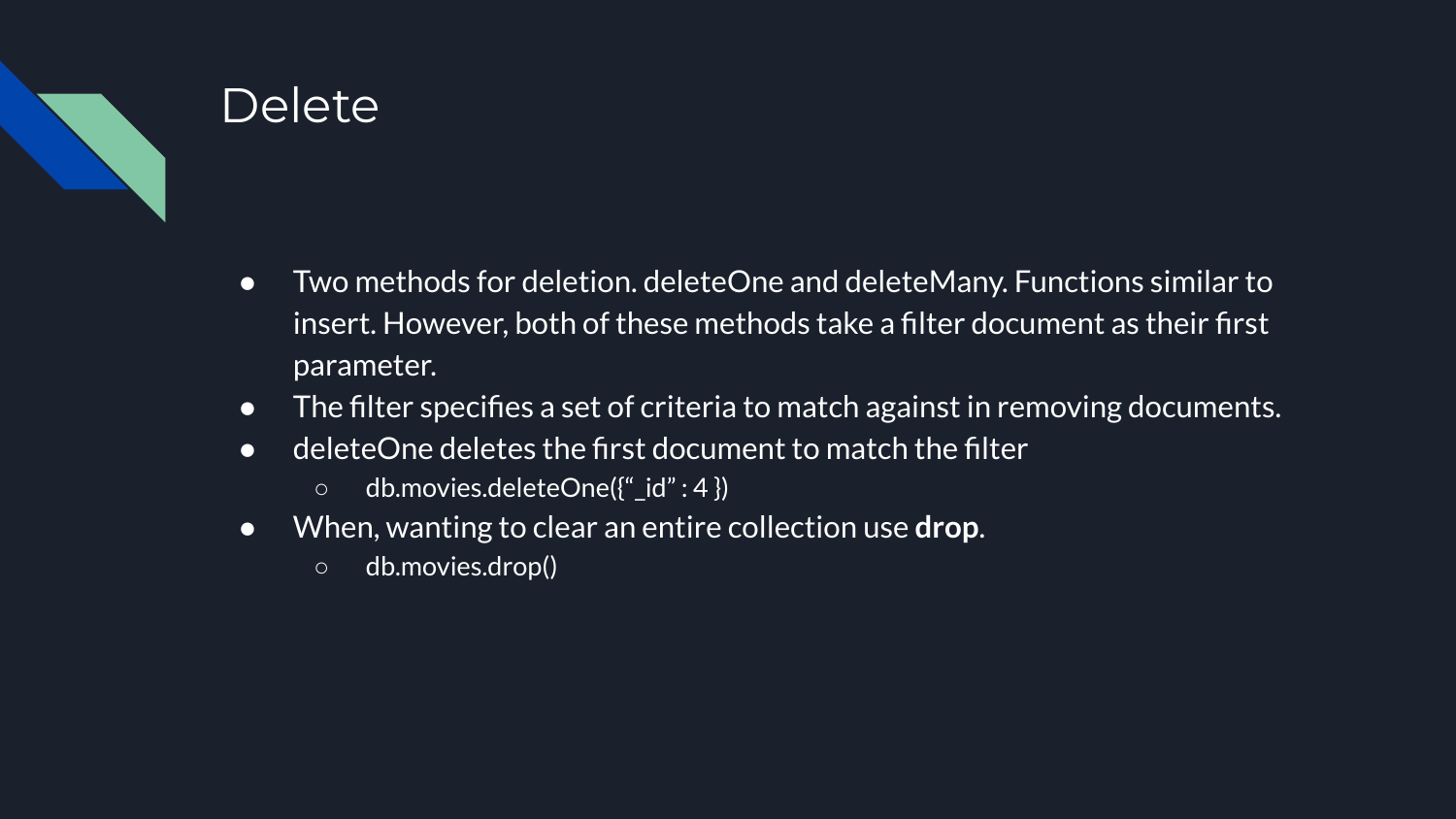

## Creating Collections

db.createCollection()

- Takes two parameters
	- Name
		- The name of the collection to create
	- Options
		- Optional. Configuration options for creating a capped collection, for preallocating space in a new collection, or for creating a view.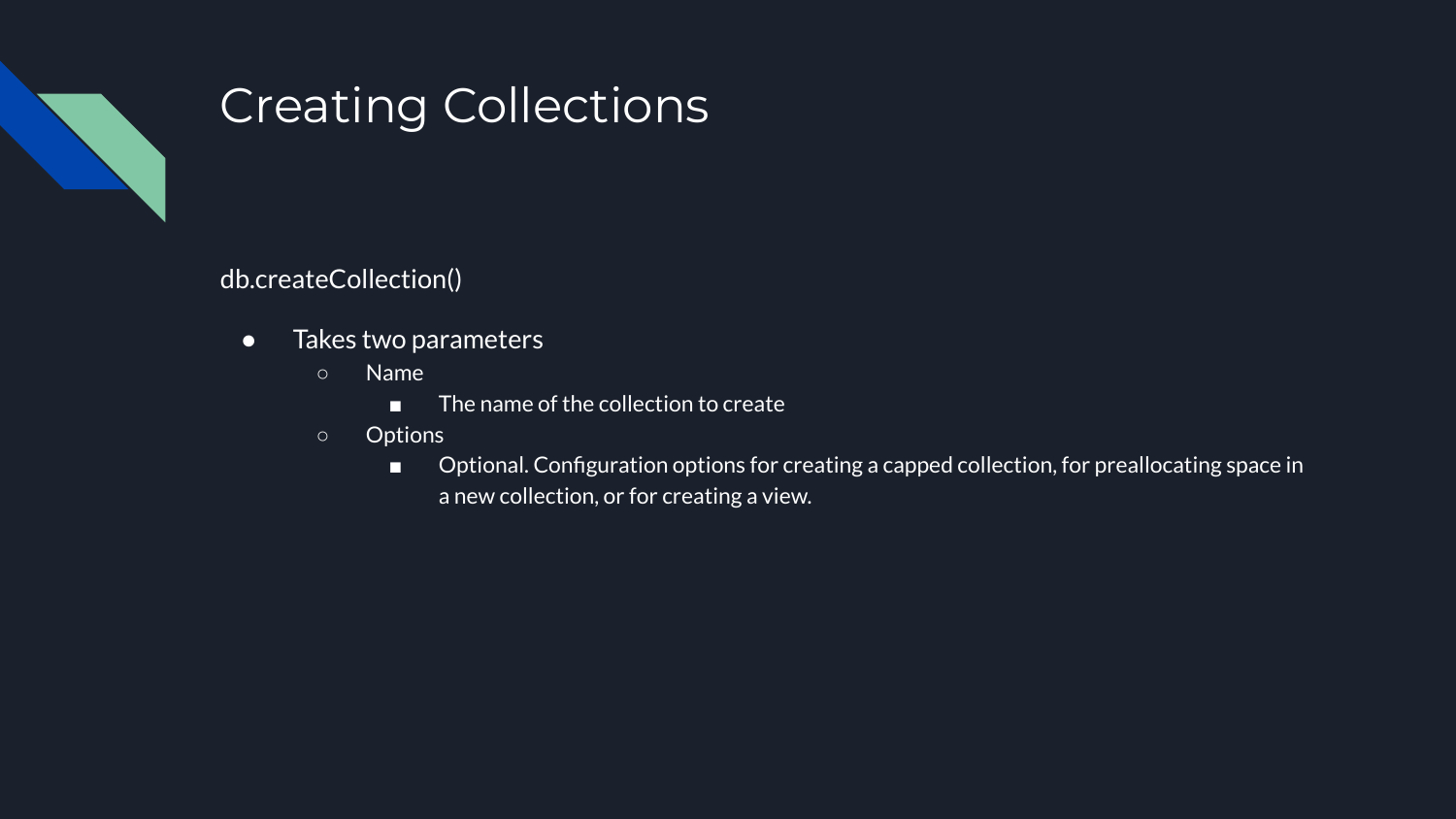

)

To create a [time series collection](https://docs.mongodb.com/manual/reference/glossary/#std-term-time-series-collection) that captures weather data for the past 24 hours, issue this command:

```
db.createCollection(
      "Weather24h",
      {
            timeseries: {
                   timeField: "timestamp",
                   metaField: "data",
                   granularity: "hours"
             },
            expireAfterSeconds: 86400
      }
```